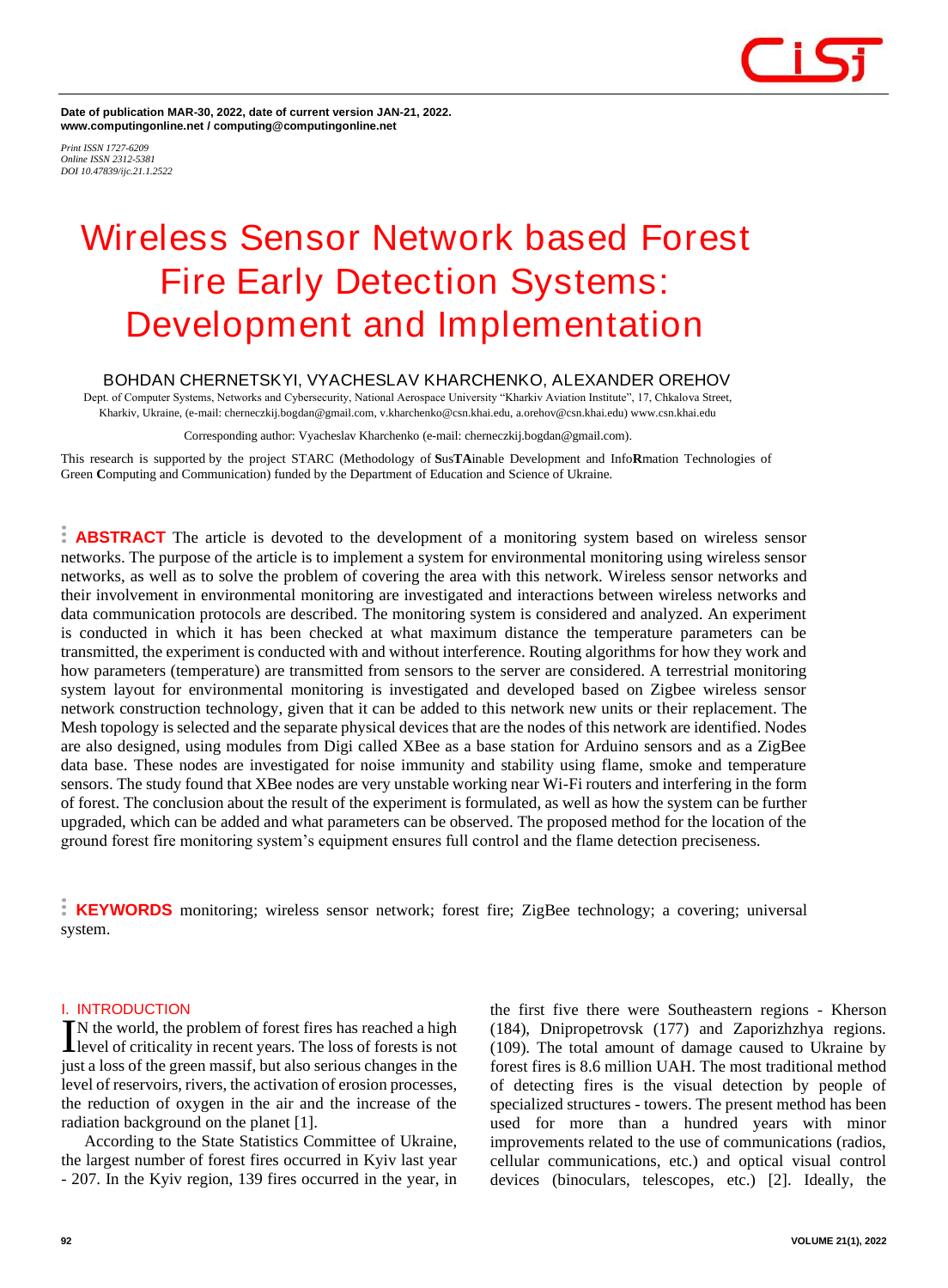

detection of fire is as follows: on a specialized rig (intended for long stay on it person) on a special site is a person. A significant disadvantage is the high cost of the tower, as the tower must be specially equipped for permanent stay on it. For example, the cost of a tower intended only for the placement of equipment is 5000 UAH (\$185) per meter height, the cost of a fire tower is more than 25000 UAH (\$925) per meter [3]. For this reason, fire towers have not been installed for more than 15-20 years, and most of them can no longer be used due to emergency technical condition.

According to the World Fire Statistics, if we take countries that number more than 1,000 deaths a year through fire, heat or hot substances, A total of about 138,000 people died in 2015 in such countries [4]. Growth in the number of the high level indexed publications on forest fires and remote sensing during the last ten years is in four time [5].



Year

Figure 1. Growth in the number of publications on forest fires and remote sensing available in the Scopus database [5]

In the article, the authors propose to consider algorithms and methods for covering the forest area with sensors, designing a wireless sensor network that will transmit data to the server with the help of ZigBee technology. This sensor network enables the detection of fire and the location of the fire. The versatility of this sensor network will also be considered [6].

Therefore, the purpose of this work is to create a wireless sensor network, to design a method of covering the area with sensors that, using the technology of ZigBee, will transmit data. This sensor network allows you to determine the presence of a fire and the location of a fire.

The main provisions of this article are outlined as follows. Section 2 describes related methods for early detection of wildfires. The methods and algorithms for forest area coverage by sensors are presented in Section 3. Section 4 shows the design of the wireless sensor network, also discusses the routing algorithm and data transmission protocols and the conducted experiment. The versatility of the system is outlined in Section 5. Conclusions and prospects for future research are outlined in Section 6.

#### **II. RELATED WORKS**

Additionally, azimuth circle is applied to the site to determine the direction. In the visual detection of fire, the observer determines the direction of the fire using the azimuth circle and reports this direction to the control center by means of communication. The control center determines with which towers another fire can be detected and communicates with another observer, who also detects the fire and determines the direction to it.

Then in the control center, using known directions from the towers to the fire, determine the location of the alleged fire and take measures to eliminate it. The main disadvantage of this method of detection is the need to constantly use human labor at each point of the tower, throughout the fire season (to ensure promptness) and limit the monitoring area to the number of towers installed.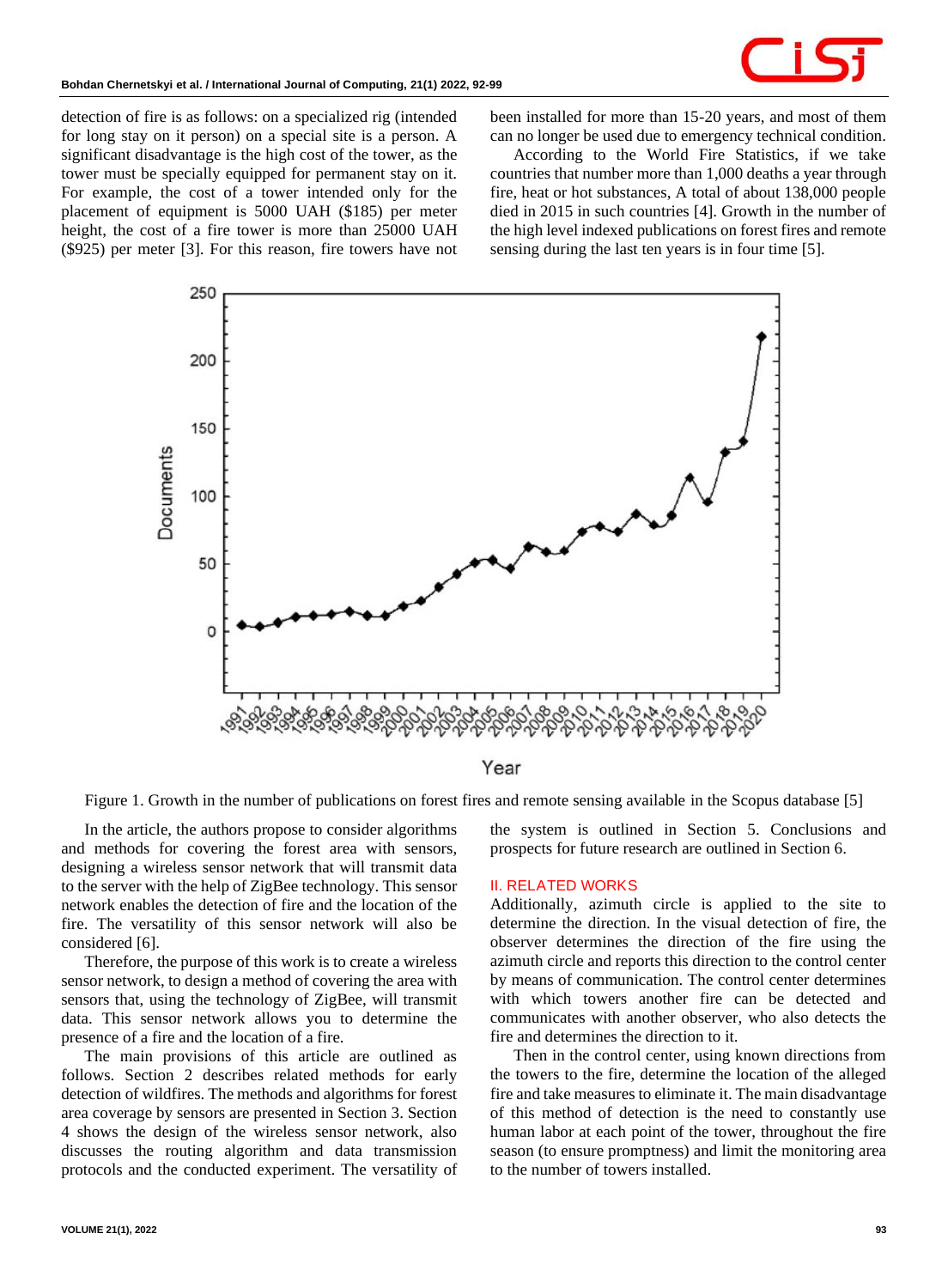Another method of detecting fires is the detection of fires from the air, from aircraft. Pilot on the aircraft (light aircraft, helicopter) with some frequency fly around the firehazardous area, in the visual detection of fire navigator determines its coordinates and transmits to the control center information about the detected fire. The main advantage of this method is the ability to monitor any even the most remote and wild territory. The main disadvantage is the very high cost of flying hours over 10,000 UAH (\$370). In addition, specially trained personnel are required. It is also impossible to continuously monitor a large area, which can be a cause of late fire detection.

Unmanned aerial vehicles are gaining some popularity, which can reduce the cost of a flight a little but does not eliminate the problem of untimely detection. The cost of an unmanned aircraft of imported production is  $\sim$  \$ 1,000,000.

There is also a satellite monitoring system. Specialized satellites in non-geostationary orbits produce images of the Earth's surface in the IR range. Based on the difference between the surface temperature of the earth and the temperature of the fire, it may be possible to determine its location. The picture is transferred to special centers from where interested users can receive all data through the Internet.

The advantages of this method include the automation of the process of obtaining data, the distance of the method, the ability to monitor any area, easy access to information through the Internet. The disadvantages of satellite monitoring include the large area of the minimum detected fires, which ranges from 1 to 50 hectares, the low frequency of data acquisition (several times a day) and the strong influence of weather conditions. In windy weather, delaying the detection of even a small fire can have serious consequences and increase the cost of eliminating it [8].

In the last few years, video monitoring systems designed to detect wildfires are beginning to emerge. The main feature of the video monitoring system is the high degree of automation and the ability to use cheap and simple rigs.

Existing systems are rotary cameras mounted on towers from the video image to the operator's console, which should be located near the video monitoring post.

This approach does not allow you to determine the coordinates of the fire. It is also not feasible to scale such a system; in fact, at every monitoring point, the customer must keep a person who will carry out visual control (Fig. 2) [9, 10].



Figure 2. Forest fire early detection system with CCTV cameras [11]

Other studies present modern systems for monitoring and detecting fires based on the use of stationary sensors. In particular, technologies for detecting forest fires based on wireless sensor networks (WSN) were proposed in studies [12, 13]. Space satellite based monitoring systems for detecting fires and agriculture related monitoring are described in [14].

The ground systems for forest fire monitoring require a special approach to design that would, first of all, ensure the rapid and precise flame detection, as well as the full control of forest sites. There is an active growth of the design approaches to the ground systems for the forest fire monitoring based on wireless video-monitoring and sensor network technologies.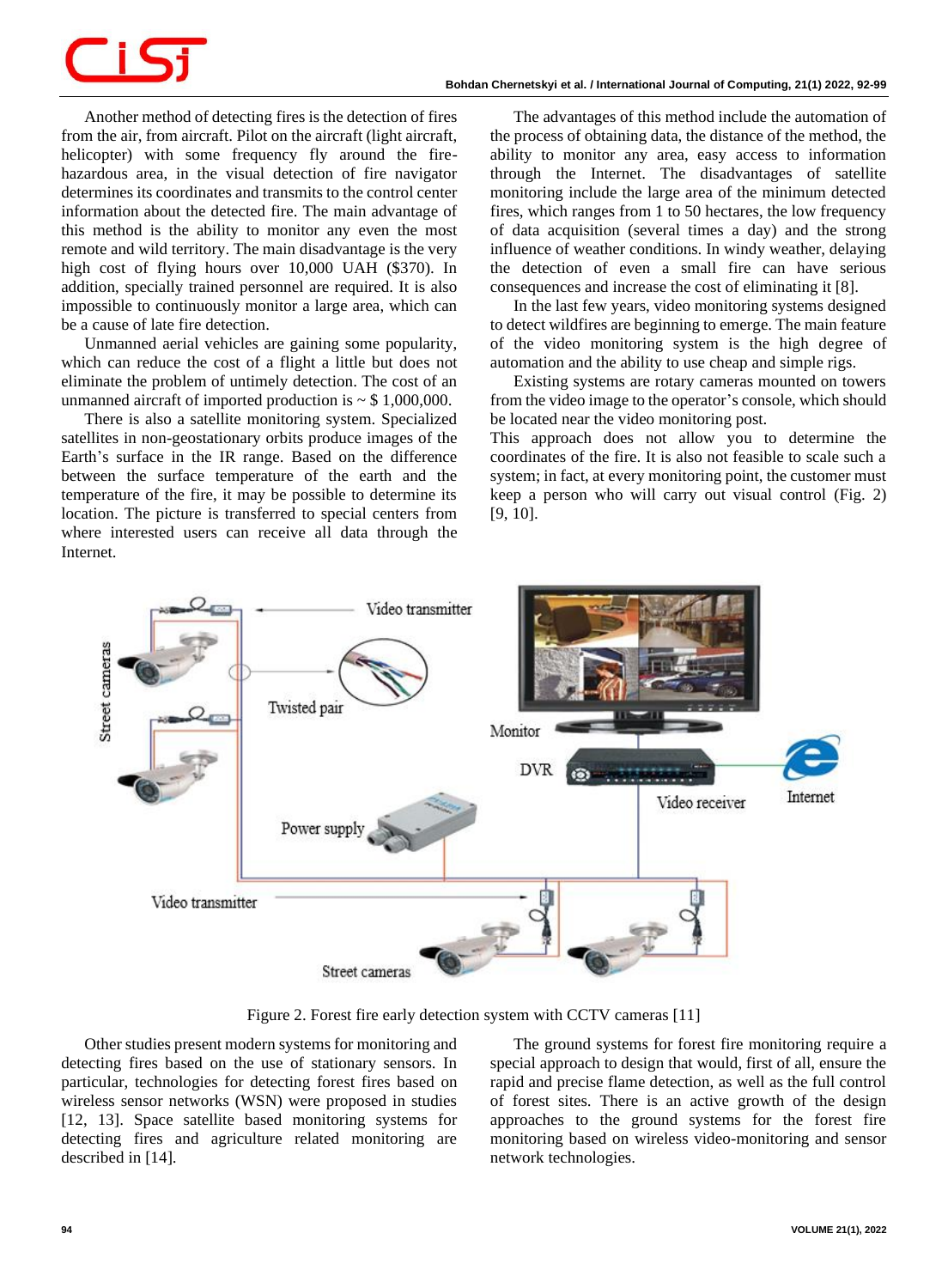

#### **III. METHOD AND ALGORITHM COVERAGE**

There is a big variety of possible placing of centers of the circles to cover the defined area. Combinations of circles with 2 or 3 different radii are possible. Let us look at the system of the covering based on the equal radius circles. There are two ways to arrange the circles to cover the defined plane based on a square (Fig. 3) and an equiangular triangle (Fig. 4) [15].

In covering T1, any three pair-wise adjacent lattice knots are vertices of an equiangular triangle (Fig. 4) with the side  $R\sqrt{3}$  and the circles with the centers on the vertices are crossed in a unique common point. In covering S1, four pairwise adjacent knots are square vertices (Fig. 3) with the side

 $R\sqrt{2}$  and the circles of radius R with the centers on the vertices are crossed in a unique common point.



Figure 3. Covering of a plane with the equal radius circles based on the square (S1)



Figure 4. Covering of a plane with the equal radius circles based on equiangular triangle (T1)

The least dense coating T1 of a plane with equal radius circles [16], i.e., a covering of a plane with equal radius circles based on an equiangular triangle is known. The density of coverage of T1 – the ratio of the total area *Sf* of all parts of circles in a tile to the tile area *Sf* is equal to [17]:

$$
D_{T1} = \frac{Sf_{T1}}{Sp_{T1}} = \frac{\pi R^2 / 2}{3R^2 \sqrt{3}/4} = \frac{2\pi}{3\sqrt{3}} \approx 1,2091,
$$
 (1)

and the density of coverage of S1 is equal to:

$$
D_{Q1} = \frac{Sf_{Q1}}{Sp_{Q1}} = \frac{\pi R^2}{2\pi R^2} = \frac{\pi}{2} \approx 1,5708. \tag{2}
$$

The minimum number of circles  $N$ , sufficient for a covering of area S with the equal radius circles  $R \ll S$ , satisfies to the ratio

$$
\frac{N\pi R^2}{S} = \frac{2\pi}{\sqrt{27}} \approx 1,2091.
$$

Hence, the density of coverage of the area with the equal radius circles cannot be less than

$$
\frac{2\pi}{\sqrt{27}} \approx 1,2091.
$$

There is a problem of a rectangular area covering with circles, with detour of forbidden sites (ravines, rivers, lakes, roads, bogs, etc.), based on the technology of block structures given in work [18]. The further development of the algorithms offered in this work is the solution to a problem of covering for areas of any configuration with regards to forbidden sites and priority zones.

At the first stage the circle is replaced with a square *Kij*

which party is equal to  $a = R\sqrt{2}$  where  $R$  – radius of the circle. All area *S* breaks into squares  $K_{ij}$ . The centers of the squares form a two-dimensional array of points  $M_{ij}$ being the centers of the circles which circumscribe the squares. Centre coordinates  $K_{ij}$  at known radius of a circle allow to determine the coordinates of vertices of the square easily. Splitting passes by definition of the size of area *S* across *dXS* which is equal to a difference between the maximum value of coordinate  $X$  of the range setting  $S$  and its minimum value (Fig. 5). The vertical size *dYS* can be determined similarly. An equiangular triangle with the side  $R\sqrt{3}$  has been chosen to arrange the centers of the circles in the covering.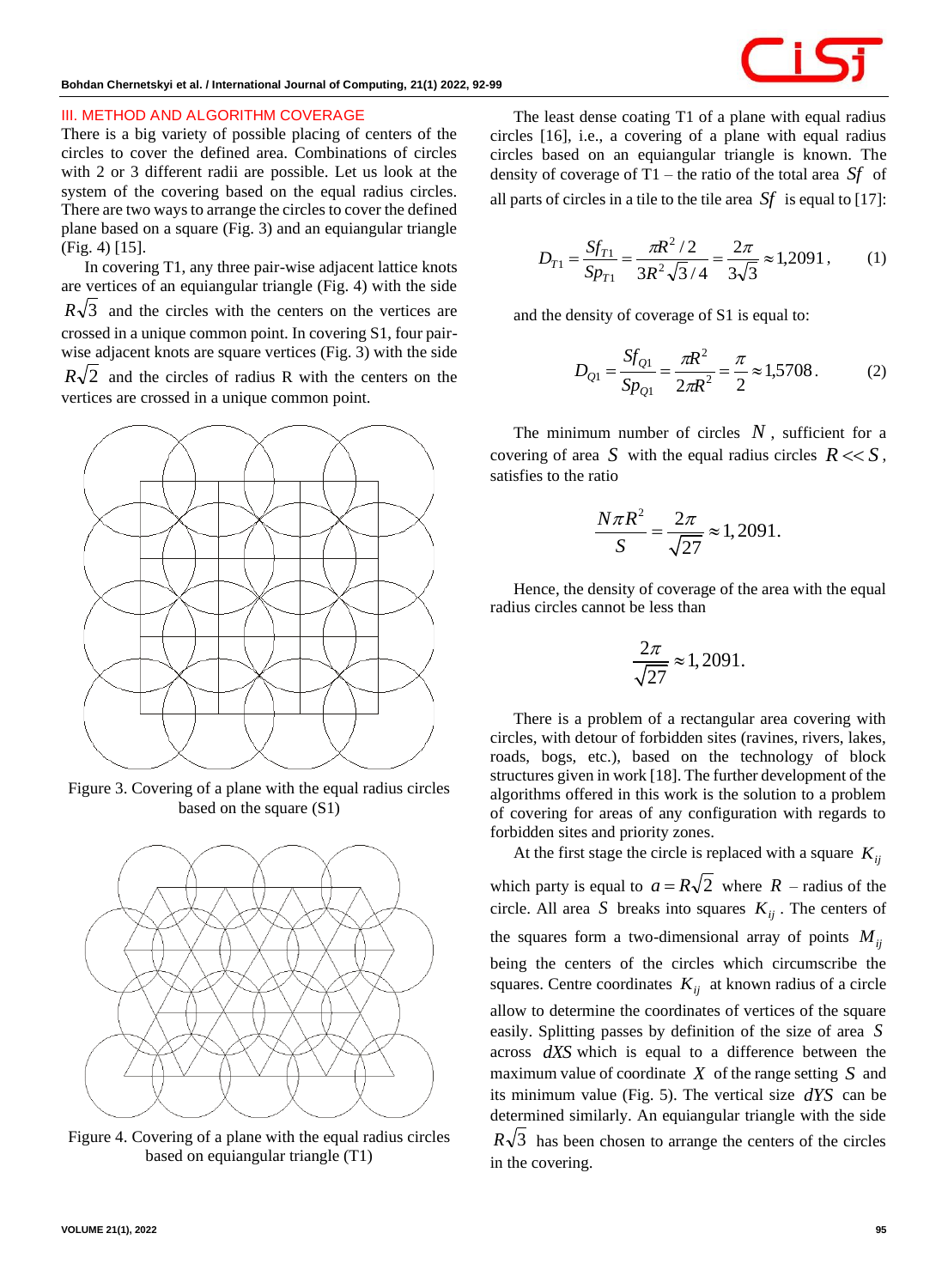

Figure 5. Splitting of the area into blocks-squares

The coordinates  $M[xD, yD]$  of the square centers should be defined after a formation of the two-dimensional array. The *Y* -coordinate is constant for lines, and the *X* coordinate belongs to columns. The first center coordinates are defined by formula:

$$
X = MinX + correct , \t\t(3)
$$

$$
Y = MinY + correct \tag{4}
$$

where

$$
correct = R^2 - \frac{dX^2}{4},\tag{5}
$$

and *MinX*,*MinY* are the minimum coordinates of the range which defines  $S$ . The  $X$ -coordinates of the  $M$  array are increased by  $dX$  in the lines, and  $Y$ -coordinates are increased by  $dY$  in the columns. After the array is filled out, an alternating shift of the  $X$ -coordinates equal to 2  $\frac{dX}{dx}$  is made for lines. Thus, we achieve the placement of the triangle vertices.

The following step of the algorithm is about a removal of the centers which do not belong to *S* or belong to prohibited zone. This problem can be solved in several steps.

Consecutive checking is made if the point  $O_{ij}$  stays in the area  $S$ . In case if  $S$  does not contain the given point, it is defined as "Out of a zone". In case if any *O* does not belong to area  $S$ , the shortest distance  $d$  from the point

 $O_{ij}$  to borders *S* is defined, and if  $d < R$ , then  $O_{ij}$  is moved to the nearest point of the area *S* .

Thus, all the area of  $S$  is covered. For any  $O$  should check if each point  $O_{ij}$  belongs to the area  $Z_j$ , where  $Z_j$ the first prohibited area  $j = 1, n$ . If the statement is true,  $O_{ij}$ is defined as "forbidden". For  $\forall O \in Z_j$  the arrangement scenario for the square in the prohibited zone is defined. The point  $O_{ij}$  is moving out in the case "a" (Fig. 6). If  $R \ll S$ , the point  $O_{ij}$  is transferred to the vertices, lying out of  $Z_j$ or to the square sides center in the cases "b", "c" and "d" (Fig. 6).



Figure 6 – Example of placing of the center  $O_i$  in  $Z_j$  : a – completely in zone;  $b, c$  – partially in zone;  $d$  – center only.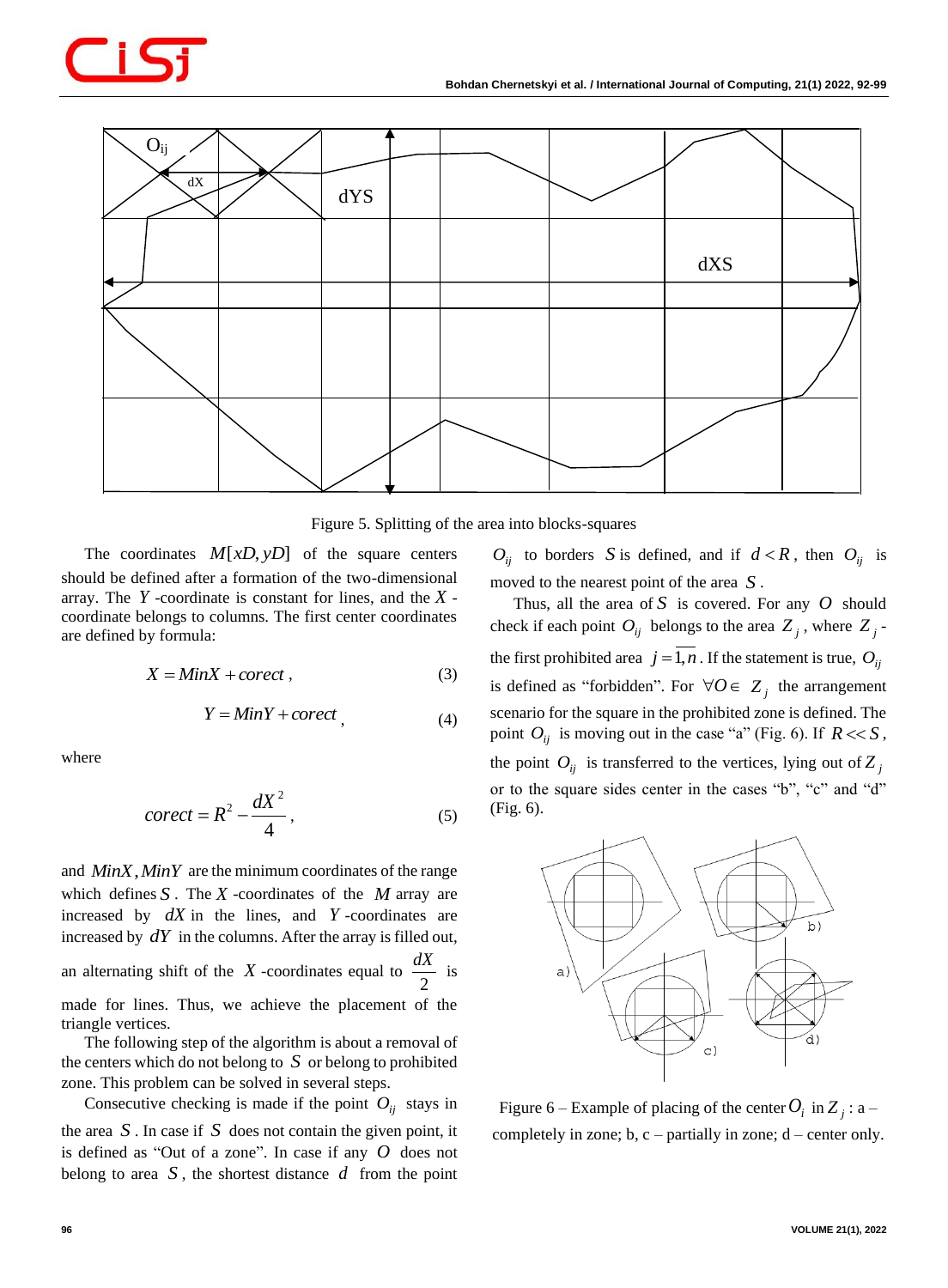Otherwise, the point  $O_{ij}$  is moving to the nearest point

of the area *S* . As a result, we received the area *S* with a set of prohibited zones *Z* that is completely covered with the circle of radius  $R$  with an exception of the prohibited zones. Then the whole area is checked upon the presence of the uncovered sectors. If such sector is detected, an additional center  $O_{ij}$  is added [19].

# **IV. DESIGNING A WIRELESS SENSOR NETWORK**

WSN are usually deployed for control or monitoring over a long period of time (several months or years) in which case frequent replacement of power sources (batteries) in hundreds of sensor devices is not feasible and appropriate [20].

Thus, the energy consumed by each sensor node in the network is one of the limitations that must be considered when designing WSN as this factor affects the life of the sensor system and its components.

Only one module should act as the network coordinator, because it will transmit data from the sensors to the network or to the local server [21].

To ensure such maximum efficiency, the sensor unit needs to be in sleep mode for more than 90 percent of working time and "wake up" only according to the schedule or in connection with forced activation [22].

Since ZigBee protocols allow such sensor networks to be created, they have been chosen for the project [23].

# *A. ROUTING ALGORITHM*

The basic routing algorithm on ZigBee networks – "Ad hoc On Demand Distance Vector" (AODV) is based on the concept of route vector when each router participating in a route request broadcast from a specific source to a specific destination creates its own record in the itinerary table. This entry shall at least contain a "logical distance" from the request source and the address of the previous router [24].

The parameters are transmitted from the sensor to the server as follows. The Arduino Uno is coupled to sensors temperature (t) and smoke  $(\phi)$ . The Xbee module connects to the Arduino Uno and with the help of at commands. The Arduino instructs the Xbee module to send data to the ZigBee coordinator and the coordinator sends the data to the server. Mesh topology is an ideal network connectivity topology because it has high reliability and resiliency [25].

Fig. 7 shows how parameters from sensors can be transferred to the server.



Figure 7. The process of transferring parameters from sensors to the server

# *B. DATA TRANSFER PROTOCOLS*

Networked devices communicate with each other using their own protocols, according to their needs and performance level. To facilitate integration with the Internet of Things, IPv4, IPv6-base protocols are developed and adapted to the requirements of the new type of networks.

RPL (Routing Protocol for Low Power and Lossy Networks) is a simple protocol for providing status data for low-power and unreliable networks. Not only does RPL provide cost-effective routing for micro devices with limited power supply, but it also supports a variety of uses for networks with "smart" objects: Multipoint-to-Point Traffic (MP2P), Point-to-Multipoint Traffic (P2MP), Point-to-Point Traffic (P2P) [26].

6LoWPAN (IPv6 standard over Low power Wireless Personal Area Network) [27] allows devices to obtain their own IPv6-based IP address and is used to easily integrate technology into existing networks.

# *C. EXPERIMENT*

The experiment was conducted in the forest and in the field in order to observe the transmission of parameters with obstacles (in the forest) and without the interference (in the field)

An XBee Series 2 programmer and module was connected to a computer that acts as a server to which temperature and smoke data should be received. We also connected a temperature and smoke sensor to an Arduino Uno board and a battery powered XBee Series 2 module.

#### Equipment:

XBee Series 2 modules, programmer, DHT11 temperature and temperature sensor, Arduino Uno board, computer or power cable, power bank (used in experiment but could use other power source).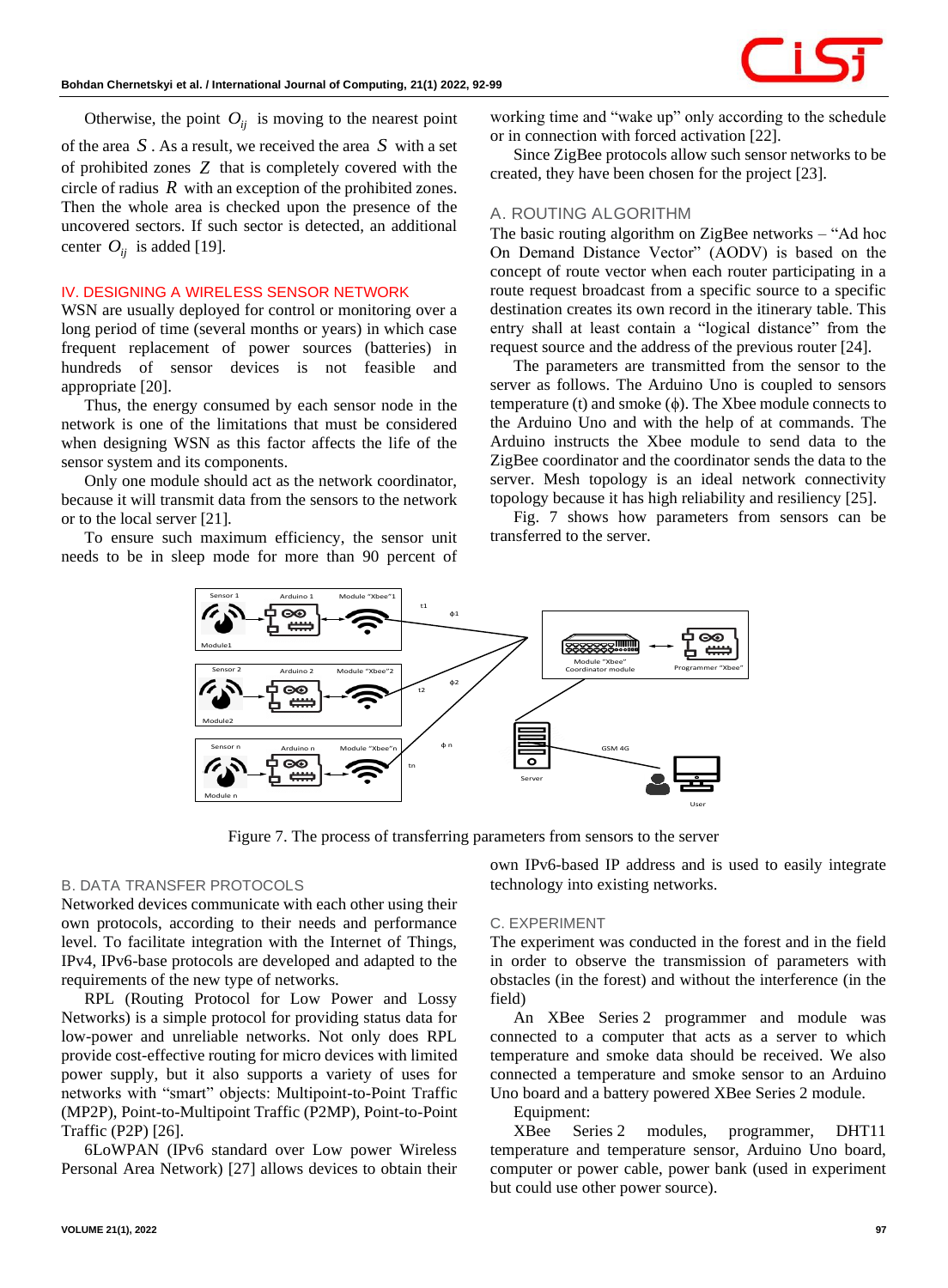During the experiment it turned out that without interference, the transmission of parameters is as follows, the result of measurement without interference is shown in Table 1.

# **Table 1. The result of the experiment without interference**

| <b>Distance</b><br>(meters) | Delay                            |
|-----------------------------|----------------------------------|
| $10 - 30$                   | Within normal limits             |
| 43                          | 5 seconds                        |
| 55                          | 15 seconds                       |
| 60                          | 1 minutes                        |
|                             | The data transfer does not occur |

Interference transfer is as follows. Interference measurement result is shown in Table 2.

**Table 2. The result of the experiment with interference**

| <b>Distance</b><br>(meters) | <b>Delay</b>                     |
|-----------------------------|----------------------------------|
|                             | Within normal limits             |
| 20                          | 5 seconds                        |
| 25                          | 30 seconds                       |
| $30 - 40$                   | 1 minutes                        |
|                             | The data transfer does not occur |

The experiment was carried out in the area of trees and solid bushes.

The proposed methods and the developed tools provide improving the completeness and the preciseness of the ground forest fire monitoring systems.

## **V. SYSTEM VERSATILITY**

This system consists of a sensor network, which in turn consists of temperature sensors, and a server to which data arrives, which are subsequently displayed on the site map. Replacing sensors with sensors of a different type will not lead to a breakdown of the application. Thus, we can say about the universality of the considered system and its use not only for early detection of forest fires, but also for automation of air humidity measurement for meteorologists and even for automation of the protection of strategically important objects using motion sensors.

Figure 8 shows an example of covering an area of arbitrary configuration with circles, taking into account the restricted areas for the placement of wireless sensor network equipment.



**Figure 8. Coverage of the resulting area with circles (sensor range 50 m)**

#### **VI. CONCLUSIONS**

The article is devoted to the development of a monitoring system based on wireless sensor networks. Wireless sensor networks and their involvement in environmental monitoring are closely monitored. It is described how wireless networking and data communication protocols interact.

A coverage algorithm is developed with an accuracy of 100 percent. This accuracy was achieved due to the successful passage of the test algorithm associated with areas of increased danger and with zones with a ban on the placement of sensors. In these additional scenarios, the algorithm checks the area for the presence of forbidden zones or zones with increased danger and adds an additional center, that is, it adds another node of the sensor network. Thus, covering the entire desired area, without leaving any piece of land without observation and evaluation.

As a result of the research, a mock-up of a terrestrial monitoring system is developed for eco-logical monitoring based on wireless technology of building Zigbee sensor networks, taking into account the fact that new nodes may be added to this network or their replacement may be complete. The Mesh topology is selected and the distributed physical devices that are the nodes of this network are identified.

Nodes are designed to be used as a base station for Arduino sensors and in some ZigBee database transmission modules from Digi called XBee.

Data on nodes for noise immunity and stability are investigated using flame, smoke, and humidity sensors. The study found that XBee nodes are very unstable working with Wi-Fi routers and interference. Also, in the course of the experiment, it can be concluded that sensor networks can be used not only for the system of early detection of wildfires as the transmission of the main parameters: temperature and smoke to the server. Sensor networks can also be used to monitor any other environmental processes such as weather monitoring, environmental monitoring, and prevention of natural disasters.

In the future, we plan to implement a device to increase the reliability of each node of the network. This will reduce the number of nodes due to the reduction of high-risk areas. It will also be necessary to further improve the coverage algorithm for devices for reliability.

#### **References**

- [1] R.H. White, "Effect of lignin content and extractives on the higher hating value of wood," *Wood and Fiber Science*, vol. 19, no. 4, pp. 446-452, 1987.
- [2] C. Branca, A. Albano, C. Di Blasi, "Critical evaluation of wood devolatilization mechanisms," *Thermochimica Acta*, vol. 429, pp. 133-141, 2005[. https://doi.org/10.1016/j.tca.2005.02.030.](https://doi.org/10.1016/j.tca.2005.02.030)
- [3] G. Sanjuan, C. Brun, T. Margalef, A. Cortes, "Wind field uncertainty in forest fire propagation prediction," *Procedia Computer Science*, vol. 29, pp. 1535-1545, 2014. [https://doi.org/10.1016/j.procs.2014.05.139.](https://doi.org/10.1016/j.procs.2014.05.139)
- [4] N. N. Brushlinsky, M. Ahrens, S. V. Sokolov, P. Wagner, *CTIF World Fire Statistics*, Report 23, 2018, pp. 11-12, pp. 42-44.
- [5] S. dos Santos, A. Bento-Gonçalves, A. Vieira, "Research on wildfires and remote sensing in the last three decades: A bibliometric analysis," *Forests*, vol. 12, 604, 2021[. https://doi.org/10.3390/f12050604.](https://doi.org/10.3390/f12050604)
- [6] J. Solobera. *Detecting Forest Fires using Wireless Sensor Networks*, 2010, [Online]. Available at: